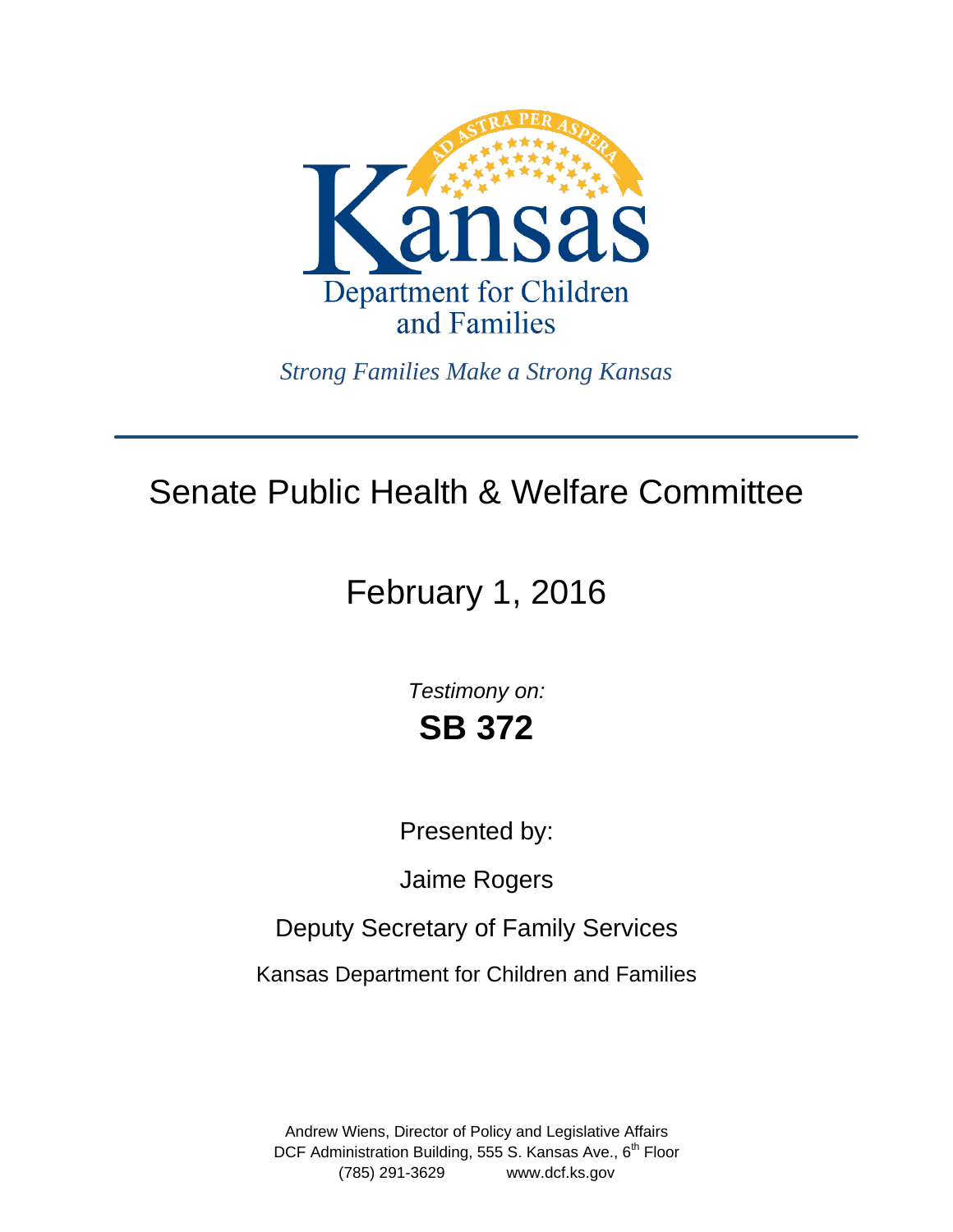#### **Testimony of:**

 Jaime Rogers, Deputy Secretary of Family Services Kansas Department for Children and Families Topeka, Kansas

**Testimony on:** 

SB 372

### **Chair Pilcher-Cook, Vice Chair O'Donnell, Ranking Member Kelly and Members of the Committee:**

I am Jaime Rogers, Deputy Secretary of Family Services within the Kansas Department for Children and Families (DCF). Thank you for the opportunity to be here today, to talk about Senate Bill 372.

DCF instituted several employment-focused policy changes in the 2015 Kansas Hope, Opportunity and Prosperity for Everyone (HOPE) Act that was signed into law in April, following overwhelming support in the Kansas Legislature. The Kansas HOPE Act was the most comprehensive welfare reform legislation passed by any state in the nation, and was designed to codify existing DCF reforms and enact additional measures to strengthen welfare to work policies. The 2016 provisions under consideration today in SB 372 are a continuation of this comprehensive welfare reform. The reform measures promote system integrity and ensure appropriate and responsible use of taxpayer dollars. Additionally, the bill codifies some current policies to support work, which provides dignity and purpose to our clients. This legislation solidifies the agency's policies in statute, allowing for legislative input and transparency. The most effective path out of poverty is employment. These policy changes have proven effective getting individuals back to work, helping them develop their skills to maintain employment, and giving them the tools they need to support their families.

#### **Background**

#### **Supplemental Nutrition Assistance Program (SNAP)**

The United States Department of Agriculture's (USDA) Supplemental Nutrition Assistance Program (SNAP), formerly known as the Food Stamp program, provides food benefits to qualifying low-income households with income up to 130 percent of the federal poverty level. Work requirements for able-bodied adults without dependent children (ABAWDs), ages 18 to 49, were included in the original Kansas HOPE Act that codified a 2013 agency policy change. The rate of employment of this group of people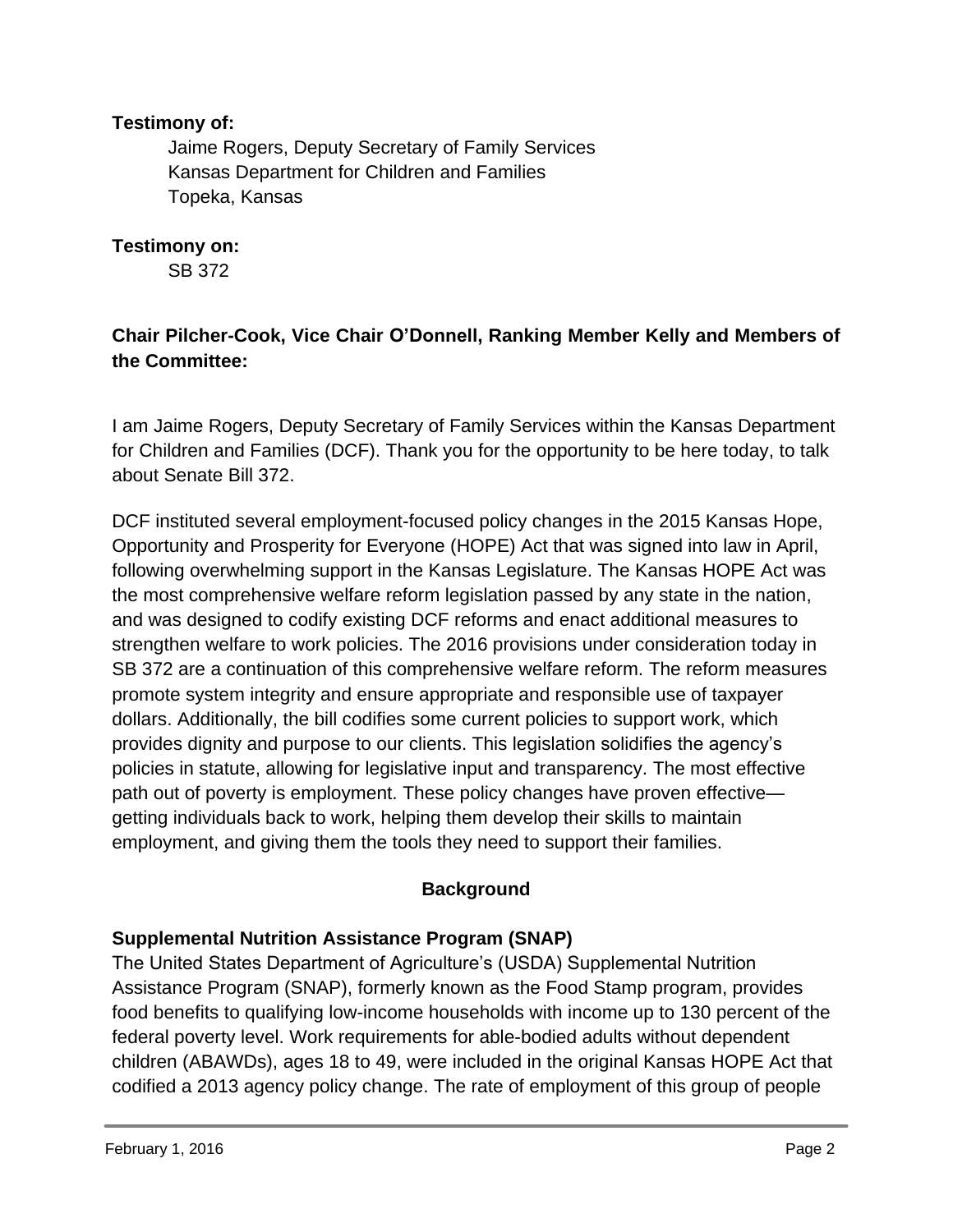on SNAP tripled from July to September 2013, compared to February to April 2014. Additionally, nearly half of the adults who cycled off the program for the work requirements were employed the quarter following disenrollment. Within one year of the time limit being implemented, the incomes of these clients had more than doubled—an increase of 127 percent on average. The average income among working able-bodied adults who left the program in December 2013 is now above the poverty line.

To build upon this remarkable progress for Kansans in need, the provisions in this year's act include work requirements for all non-exempt food assistance recipients. These requirements include work registration, participation in an assigned employment and training program, acceptance of a suitable employment offer, and not voluntarily quitting a job of at least 30 hours per week.

These policy changes improve people's lives, restoring to them the dignity and purpose of work.

## **Program Integrity**

## **Lottery Winnings**

SB 372 would also give the DCF Secretary authority to crosscheck lottery winners receiving TANF cash assistance, food assistance and child care subsidy assistance. In an effort to ensure program integrity and provide assistance only when needed, lottery winners with prize winnings of more than \$10,000 in a month would be required to verify their income and resources to ensure they still meet eligibility criteria for assistance programs.

## **Replacement Cards**

DCF will also monitor excessive benefit card replacements to make appropriate referrals to the agency's fraud investigation unit. Excessive replacements of the Kansas Benefits Card may be an indicator of an intentional program violation involving the individual's account. One purpose of the referral to the fraud investigative unit is to determine the nature and cause for the excessive replacement card requests and, if fraud is not suspected, to provide the household with education regarding how to properly manage its benefits card.

## **Assistance Applicant Identity Verification**

The bill will require that all adults applying for assistance in the household verify their identity. Current policy only requires verification of the adult applying for the entire household. This will reduce fraud cases by ensuring that the individuals listed on the application are who they say they are. This will help ensure proper assistance planning and strengthen both program and data integrity.